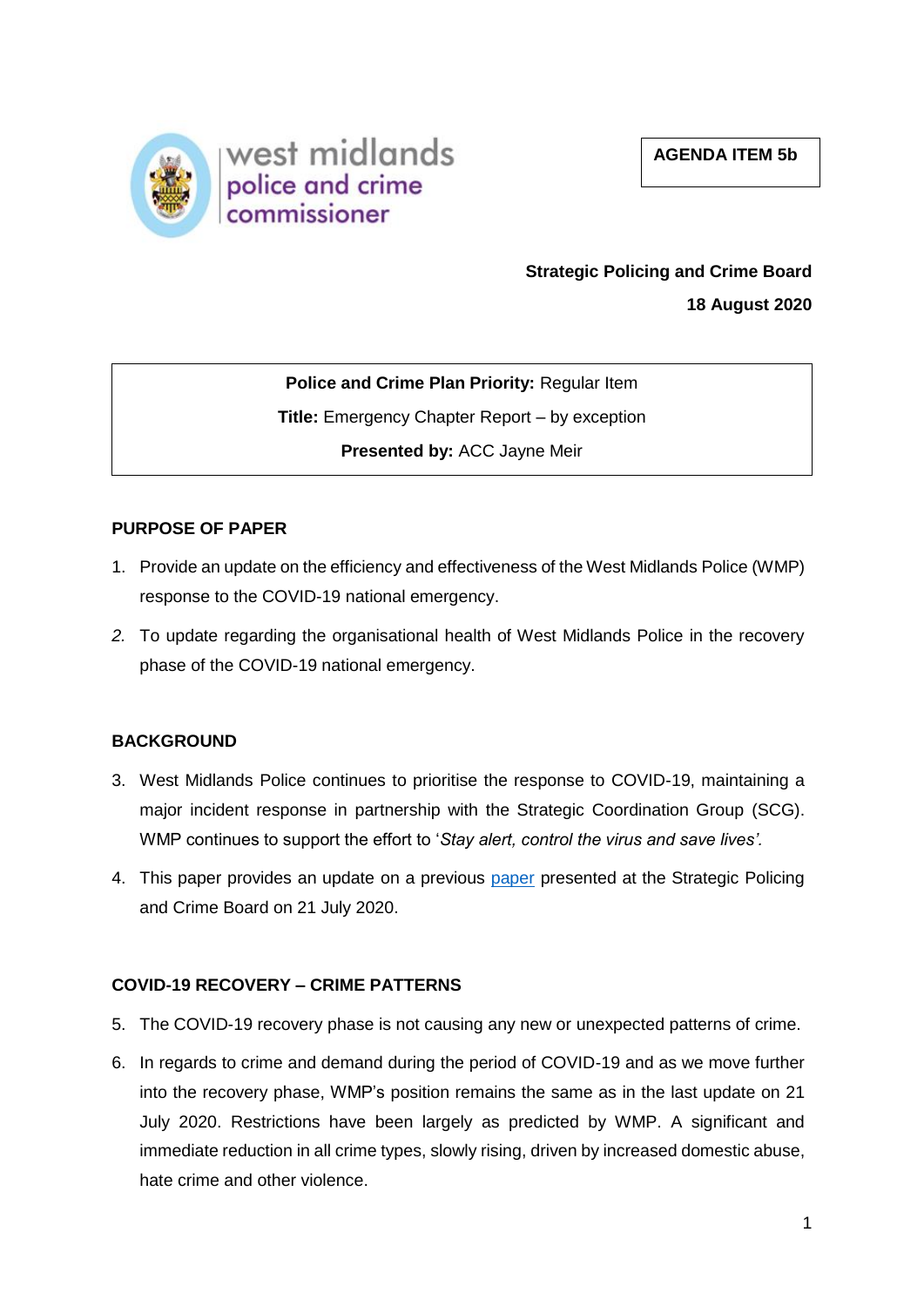### *Predicted Three-Month Demand Pattern*

- 7. Crime has returned to normal levels, so normal seasonal demand and crime patterns are expected. For instance, there has been a slight increase in robbery which is consistent with the usual seasonal pattern.
- 8. Large public gatherings continue while nights remain lighter, driven by restricted access to other entertainment. Since 1 May 2020, over 3000 outdoor parties and unlicensed music events have been reported to the Force, and they continue to create tensions for local communities. Broadly speaking, communities support effective enforcement to close down or prevent these events. A move to proactive policing has managed to address some of the incidents and the Force's response to such events will be driven from strategic, tactical and operational levels.

### *Predicted Six-Month Demand Pattern*

*9.* This position remains the same as reported in the last [paper](https://www.westmidlands-pcc.gov.uk/wp-content/uploads/2020/07/21072020-SPCB-Agenda-Item-9-Emergency-Chapter.pdf?x83908) which was presented at the Strategic Policing and Crime Board on 21 July 2020.

#### *Predicted Twelve-Month Demand Pattern*

10. This position remains the same as reported in the last [paper](https://www.westmidlands-pcc.gov.uk/wp-content/uploads/2020/07/21072020-SPCB-Agenda-Item-9-Emergency-Chapter.pdf?x83908) which was presented at the Strategic Policing and Crime Board on 21 July 2020.

### **IMPLEMENTATION AND ENFORCEMENT OF COVID-19 REGULATIONS**

- 11. Directions to leave have a number of outcomes including: dispersal, fixed penalty notice (FPN), summons and arrest.
- 12. There have been a total of 3,730 directions to leave from March 2020 to 23 July 2020 as can be seen in figure 1 below. After seeing significant reductions in the number of directions to leave since May, the mandatory wearing of face masks on public transport has seen again daily numbers increase with almost 800 given out in first 23 days of July by the Safer Travel Team.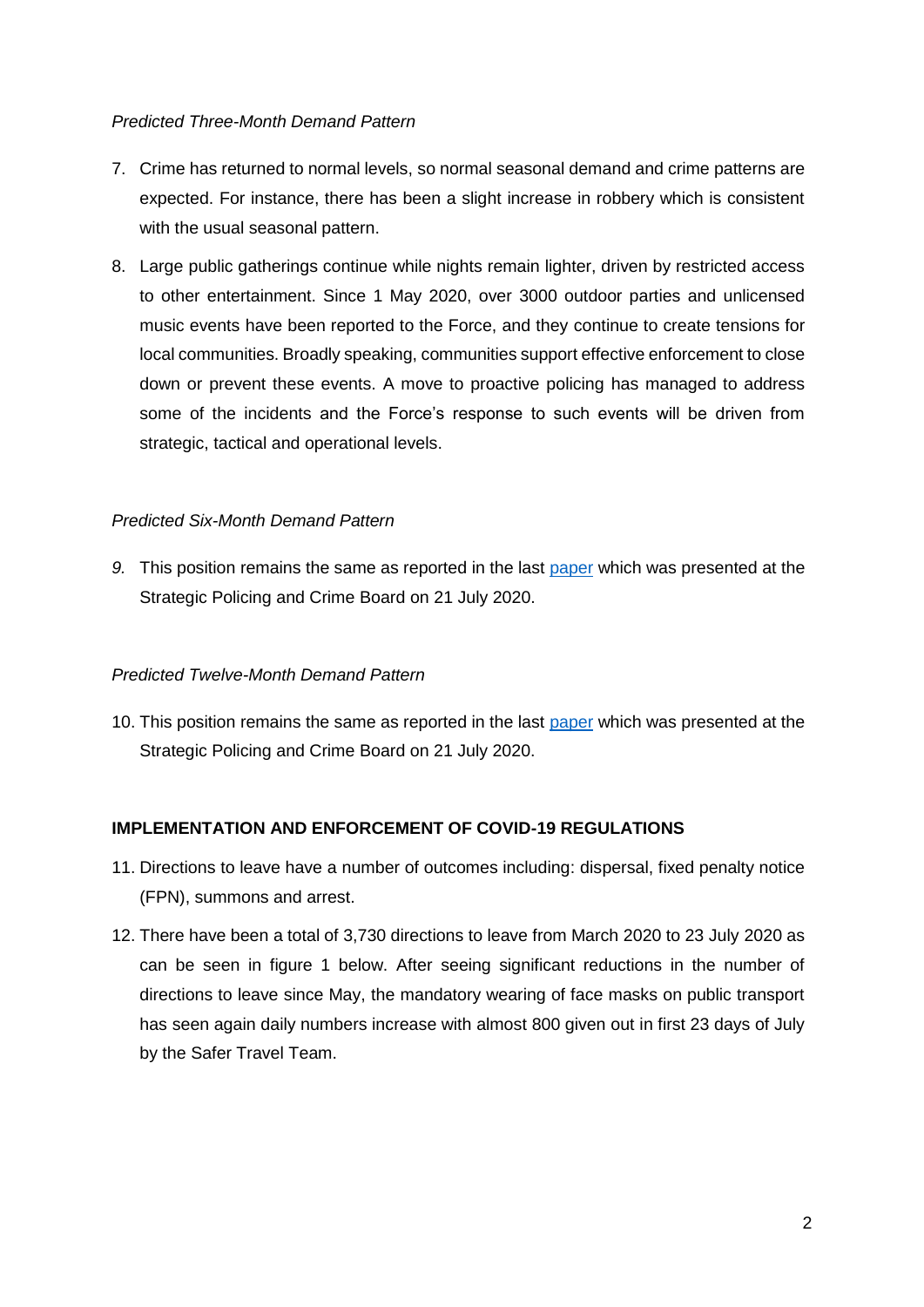13. Of the 3730 directions to leave given 73.7% were dispersed and 13.2% were for fixed penalty notices, 0.8% resulted in summons and 0.6% resulted in arrest.



Figure 1. Directions to leave, 14 June 2020 to 22 July 2020

- 14. The use of face coverings became compulsory on all public transport journeys on 15 June 2020.
- 15. Due to non-compliance and raised concerns from the public and partners, the Safer Travel Team adopted a stricter approach. Passengers that refuse to wear a face covering without good reason, after being asked, are directed to leave the transport or risk being issued a FPN, where the 4E approach does not result in an alternative resolution.
- 16. The new approach began on 29 June 2020 and since then the team has directed 886 passengers to leave the bus, train or metro. Of those, three FPNs have been issued, and one passenger has been arrested.
- 17. The Safer Travel teams receive daily information from a variety of sources including transport operators, CCTV Control Rooms and Transport for West Midlands. The information includes details such as locations, routes, stops or stations that are receiving the lowest compliance in the use of face coverings.
- 18. Our baseline for assessing disproportionality is the 2011 census. We base ratios on the rate of an activity rate against the people the census says make up that ethnic group. Whilst the census has been updated with estimates since it was carried out, it is some years old. It is acknowledged that more recent estimates show that the demographics and population of the West Midlands is far more diverse than in 2011. The data also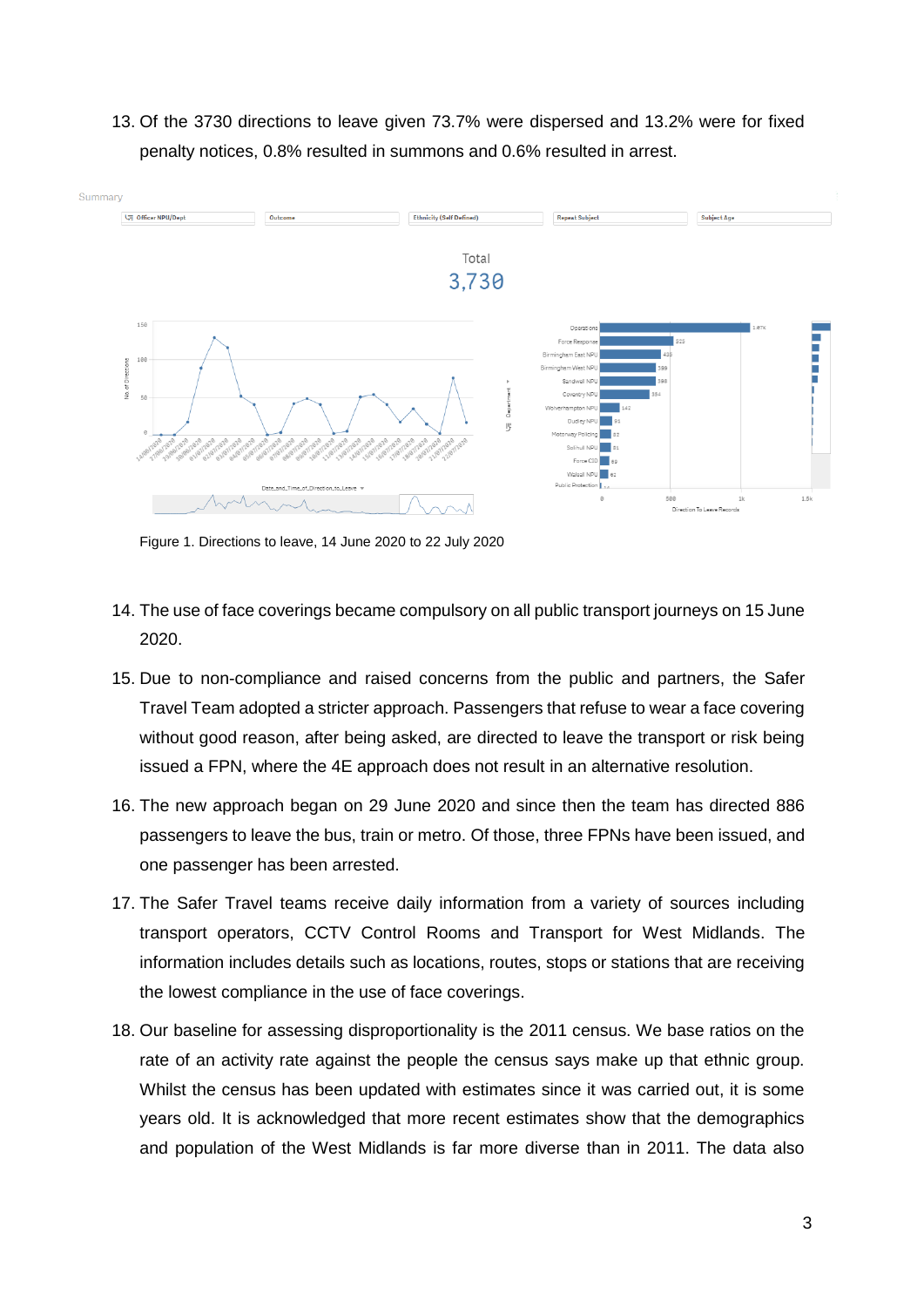shows that 29% of people were aged 18 to 39 years, 27% were aged 40 to 59 years and 22% were aged 60 years and over.

- 19. During this period there were 886 directions to leave were given, an estimated 750 were level 1, where no details were recorded<sup>1</sup>. Of the recorded proportion 54% of directions to leave have been given to white people, 22% to Asian people and 14% to black people. This means within the West Midlands policing area, Asian people are 1.5 times more likely to be directed to leave than white people, and black people are 3 times more likely to be directed to leave than white people. The levels of disproportionality tend to decrease when looking at neighbourhood ward levels.
- 20. The data also shows that direction to leave are disproportionately used by age. 25-39 year olds have received 40% of directions to leave and 18-24 year olds have received 27% of directions to leave. If this is compared to the census data the two age categories would need to be combined showing 18 to 39 years olds have received 67% of directions to leave, which is 37% above the 2011 census data.
- 21. FPN data shows a similar trend to the direction to leave and as the lockdown relaxed the number of FPNs has decreased, which is in line with Force expectations.
- 22. There have been 516 fixed penalty notices issued as a direction to leave. 51.5% have been issued to white people, 27% have been issued to Asian people and 8.9% have been issued to black people. This shows that Asian people are 2.0 times more likely to be given a fixed penalty notice than white people, and black people are 2.0 times more likely to be given a fixed penalty notice than white people.
- 23. The age data for fixed penalty data is disproportionate against 25-39 year olds at 47% and 18-24 year olds at 27%. This is significantly higher than the census data.

## **WORKING AND OPERATING EFFECTIVELY WITH PARTNERS**

### *Strategic Co-ordination Group and Tactical Co-ordination Group*

- 24. Since last reporting on the effectiveness of the partnership arrangements we have seen a change in frequency and focus. The Strategic Co-ordination Group (SCG) is currently meeting weekly, as is the Tactical Co-ordination Group (TCG); and the careful and steady transition to a recovery framework has commenced.
- 25. It is recognised that the transition to recovery is likely to be significantly longer than in other emergencies or major incidents. Both response and recovery are likely to operate

-

 $1$  Simple request made and compliance gained, voluntarily disperse – no recording required.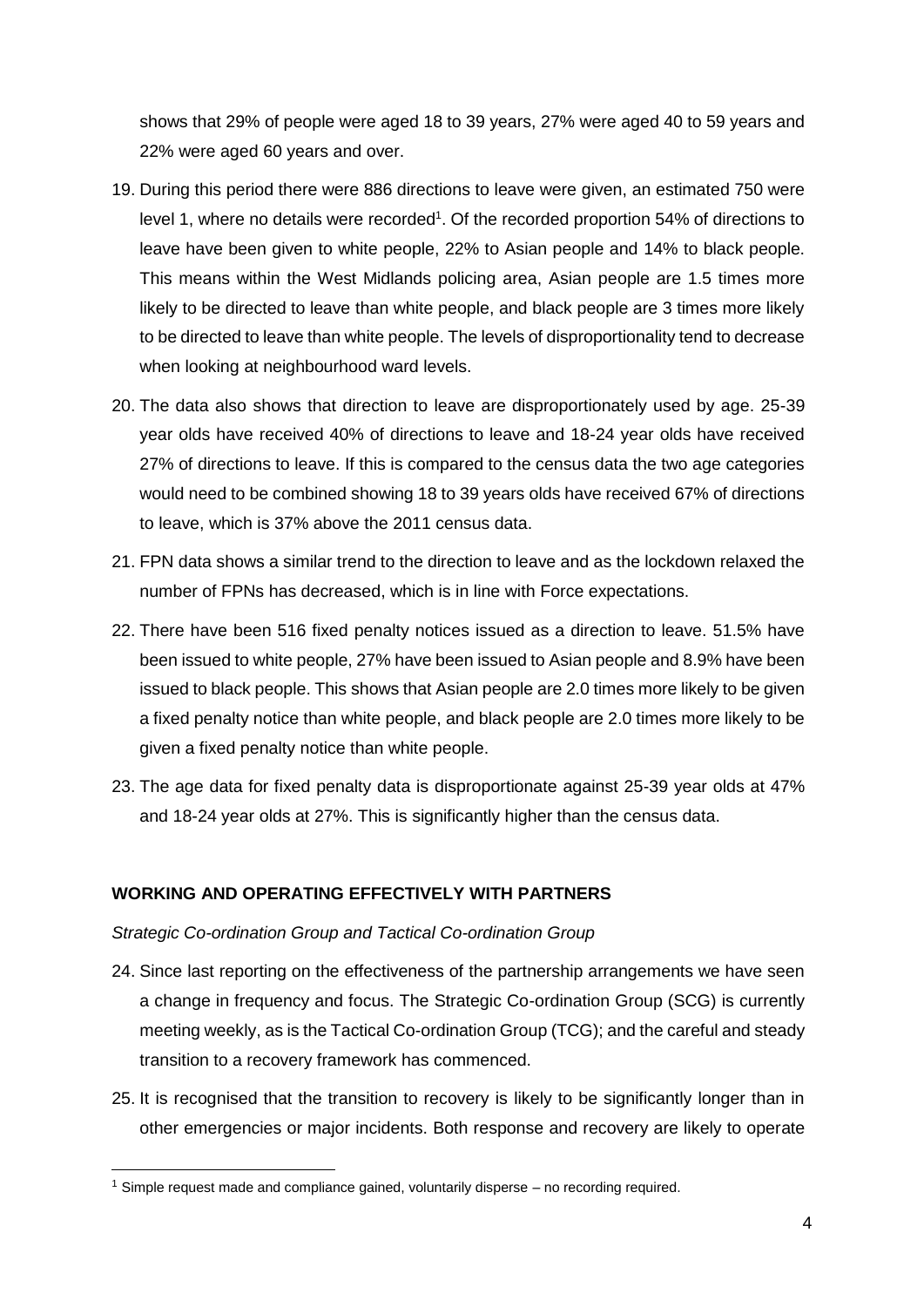in parallel for some time. It is also recognised that the potential to stand back up command and control functions either in response to a localised outbreak or a wider infection event, such as a second wave, will remain for a considerable period of time. The partnership arrangements in place are aimed at achieving this dual, evolving position and is fully supported by partners.

#### *Local Resilience Forum*

26. The West Midlands Conurbation Local Resilience Forum (WMCLRF) and its working group have met in this last period to ensure focus continues on both the preparedness for a second wave or local outbreaks of COVID-19. A number of debriefs have already been held and a 'local outbreak' focused table top workshop is planned this month in addition to internal planning. Attendance and contribution has been excellent across all agencies.

#### *Recovery Co-ordination Group*

- 27. The Recovery Co-ordination Group (RCG) has West Midlands Police representation at all levels and links into the Force's internal recovery and gold response structures.
- 28. All the partnership arrangements continue to work well with on-going commitment from all relevant agencies, sending consistent and appropriately senior or skilled attendees. A number of the sub-groups have reduced as expected but are all in a position to step back up as required.

### **SPECIAL CONSTABLE BONUS ALLOWANCE**

29. Since March 2020, 140 Special Constables have claimed the bonus allowance.

#### **PERSONAL PROTECTICE EQUIPMENT PROVISION**

30. WMP continue to have adequate stocks of PPE available to officers and staff. The Force keeps supply chains are kept under continual review and ensured that face-coverings are made available to staff who are required to enter locations where government legislation means they are now necessary.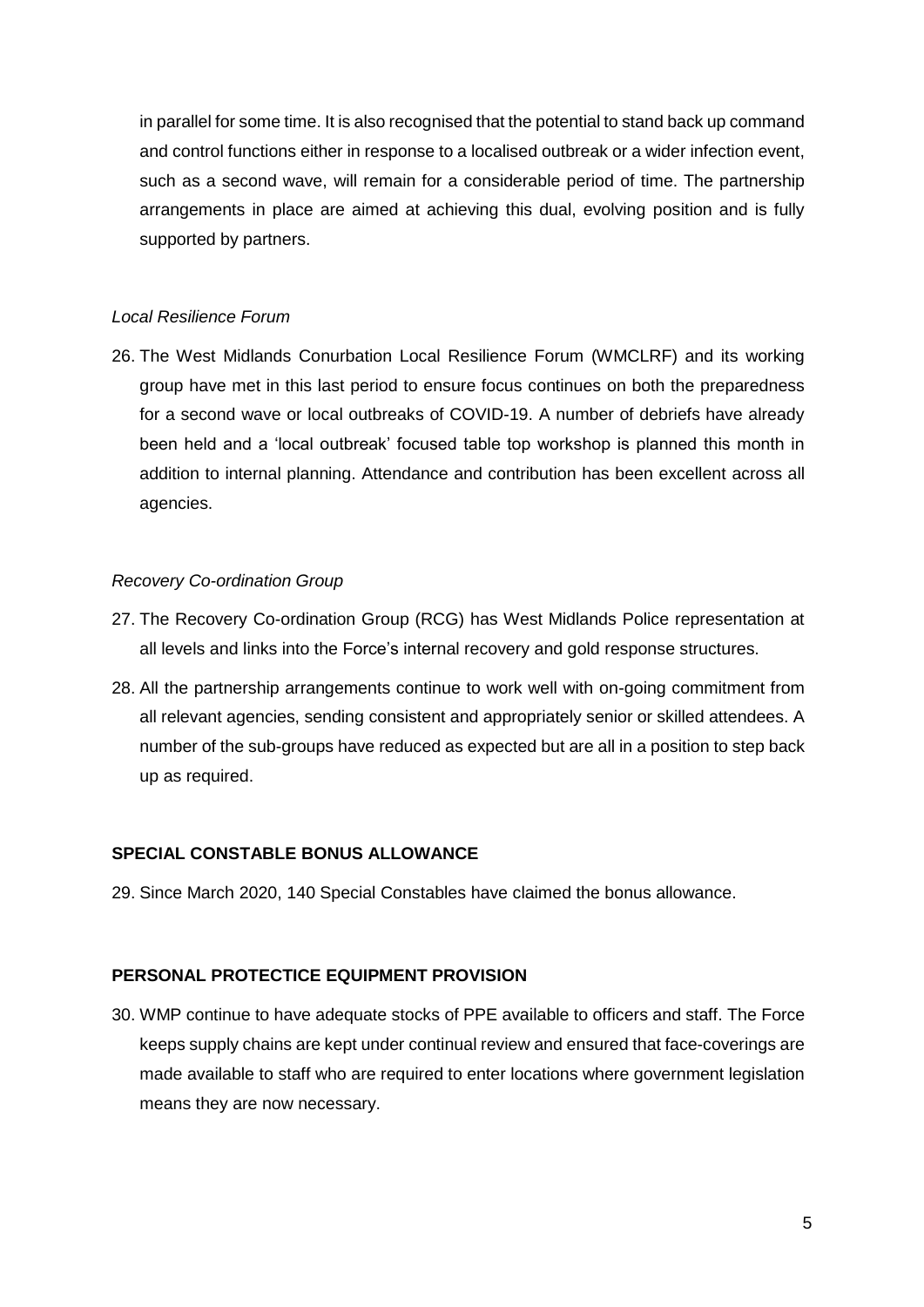### **FORCE OPERATIONAL EFFECTIVENESS**

#### *Impact of sickness and self-isolation*

- 31. At the outbreak of the pandemic, the Force saw combined self-isolation and sickness levels rise significantly from pre-COVID-19 normal levels. The peak of the abstraction from the Force was on 27 March 2020 where 16.8% of the workforce were absent due to self-isolation or sickness.
- 32. Since the peak, we have seen a rapid and sustained reduction in abstractions. Encouragingly, colleague sickness has remained steady, with a gradual reduction during this period. The most significant change has been in self-isolations. We have sought to manage the impact of self-isolation or potential symptoms for colleagues in a proactive way, ensuring we are responding rapidly to colleagues' needs.
- 33. As a result of the pandemic and government advice, there have been a number of colleagues working from home during this period. In the main these have been colleagues who are not in operational roles, however in some cases, for example for operational colleagues who are shielding or vulnerable, the Force has responded creatively to adjust the service offer to allow more to be delivered virtually. An example being colleagues from Force Response using laptops to deal with incidents reported by members of the public.

### *Colleague Counselling and Support Services*

- 34. The Force has invested significantly in its wellbeing and welfare offering during the period of the pandemic; developing, scaling up and adapting the existing offer for the current context.
- 35. The wellbeing offer is provided under the headings of connectedness, health and trauma and has included:
	- Support around working remotely
	- Mental and physical health advice, materials, signposting, etc.
	- Podcasts
	- Training and development for colleagues to support the current context
	- Policy advice and guidance for managers and colleagues
	- A bespoke trauma offering for colleagues in roles with a higher exposure to COVID-19 risk
	- Colleague helplines and contact plans
	- A simplified trauma response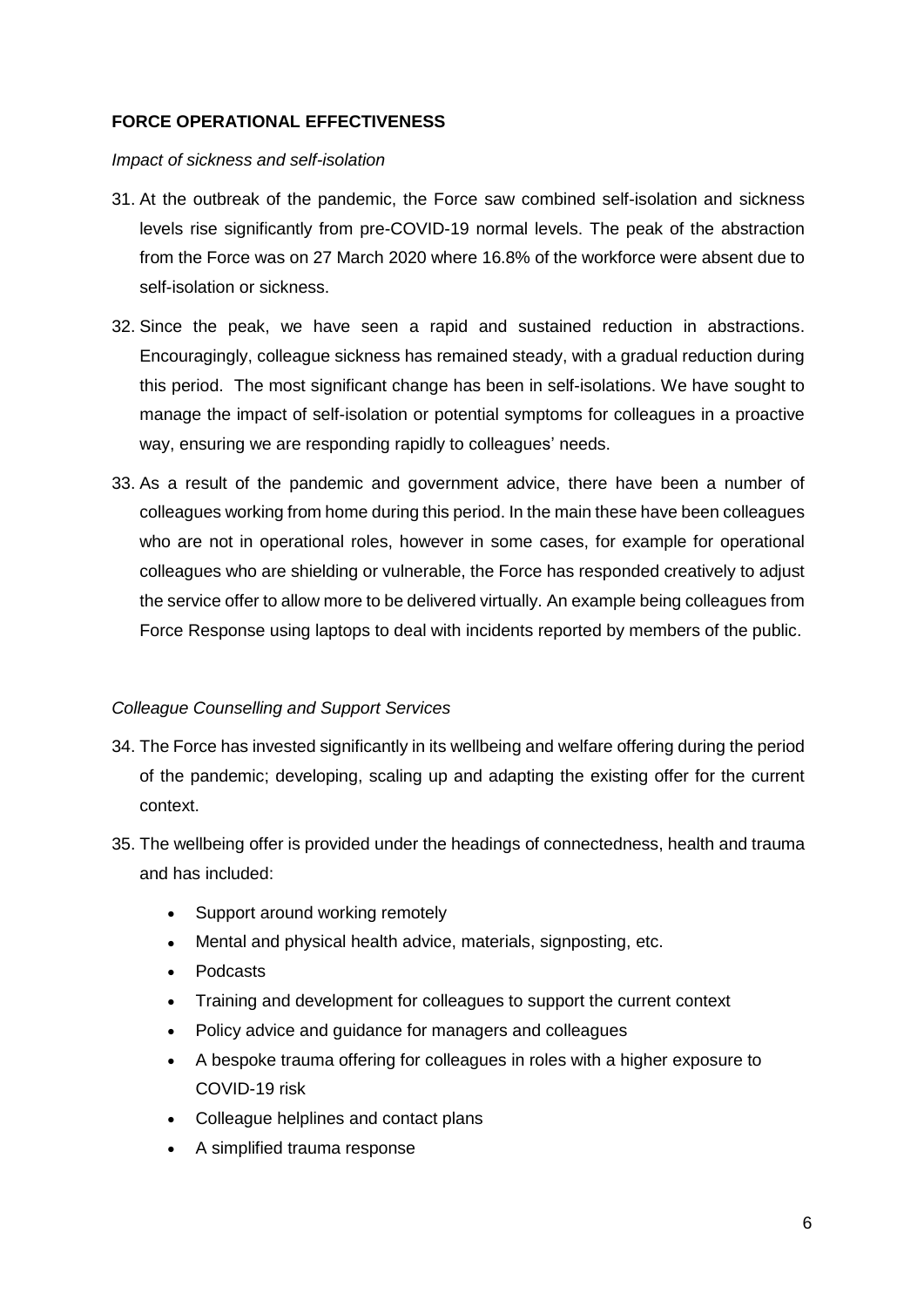- Ongoing support through occupational health and the Force's employee assistance programme
- 36. In terms of the specific counselling support, the Force's provision through occupational health and through the employee assistance programme is, and continues to be, available. This provision is scalable where needed, and is available to all colleagues.
- 37. Assessment of the offering has been through regular feedback opportunities from colleagues. Feedback has been positive about the wellbeing support offered by the Force. The ongoing provision is monitored through a weekly wellbeing advisory group and regular meetings with staff associations and staff networks. These reviews ensure the support provided is relevant and timely to the current context.

### *Assessment of the effectiveness of the COVID-19 testing regime for officers and staff*

38. The test and trace regime for colleagues is an ongoing provision. Colleagues in People and Organisational Development (POD) provide a test and trace service seven days a week. As colleagues are recorded as self-isolating on MyTime, they are referred for testing as soon as possible to one of the official test sites in the region by the team. In addition, the POD team run an internal tracing regime to identify the close contacts of colleagues who test positive or to identify operational colleagues who have been in contact with members of the public who have tested positive.

#### *Impact of COVID-19 testing on operational effectiveness*

39. These services have had a positive effect on the organisation, both in terms of taking early and positive action to ensure colleagues receive the appropriate intervention and support to get treatment or return to work, and in terms of the visible demonstration of care and support. Again, this positive intervention has been well received by colleagues who felt the organisation valued them and was doing what it could to support them.

#### *Impact of any redeployment of officers and staff in response to the COVID-19 emergency*

- 40. Whilst the work of several teams was paused, all officers and staff have returned to their original departments and no issues have been identified.
- 41. All training has now been resumed and measures are in place to be COVID-19 secure.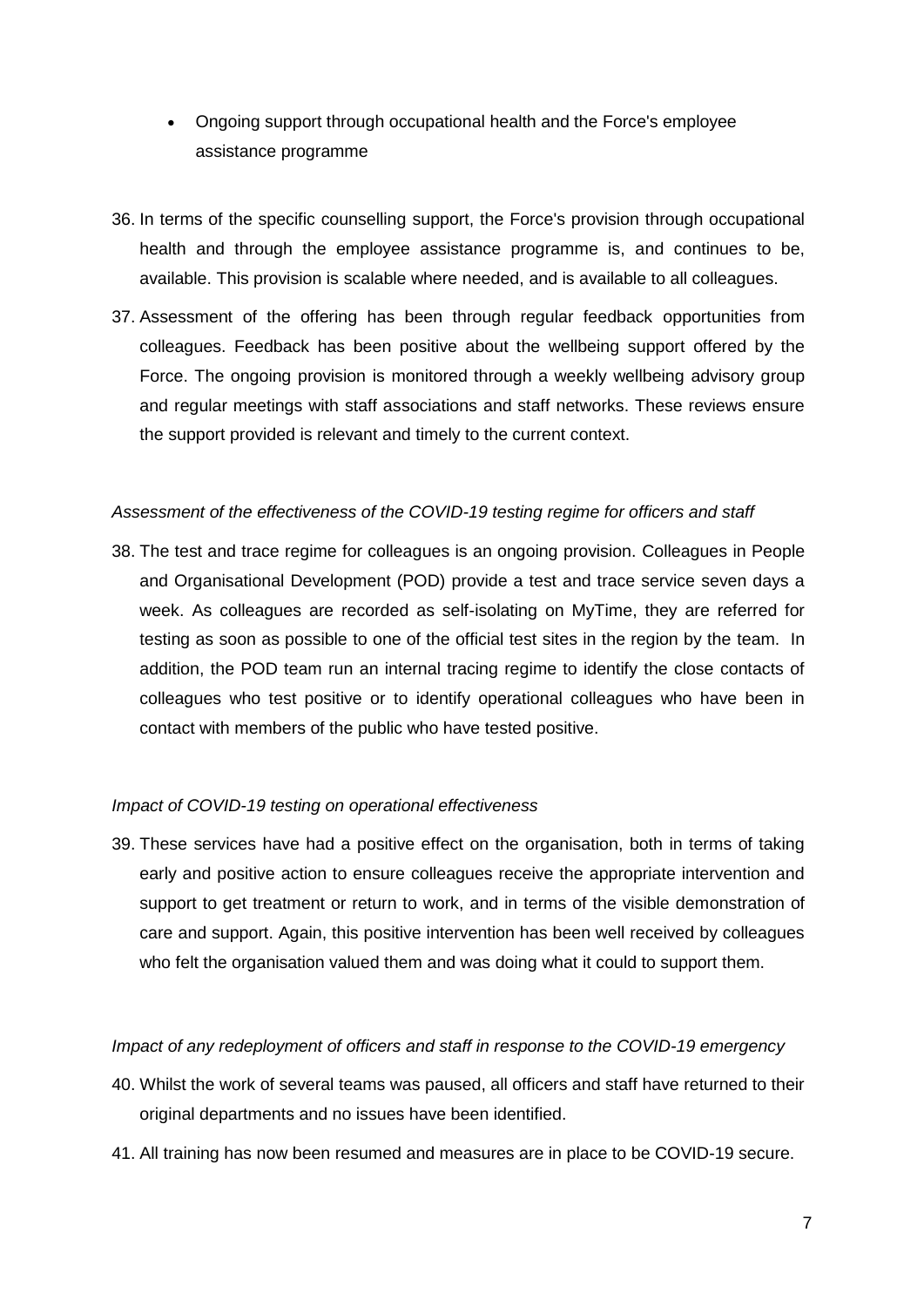#### **OPERATIONAL AND ORGANISTATIONAL LEARNING**

#### *Organisational Learning*

- 42. To date the project team have collated 400 learnings and insights, which have all been triaged, distilled and assessed for value to the Force. A significant proportion of the learnings came through the major incident command structure. Encouragingly, 70% of the learnings captured have already been shared with the relevant parts of the organisation.
- 43. Over 80% of learnings captured came from internal sources. External sources included other forces and agencies as well as Operation Talla and the national response to capturing COVID-19 learning, led by the College of Policing (CoP).

#### *Remotely In Control*

- 44. WMP partnered with Accenture and Cognician to run a 20-Day Challenge with officers and staff. The challenge aimed to support staff and officers working away from their usual place of work, to become *"Remotely in Control"*. The challenge involved 20 bite size daily activities to activate new behaviours, build confidence, and provide support.
- 45. The results are displayed in figure 1 below:



*Figure 1. Remote capability and agility – Public Protection Unit*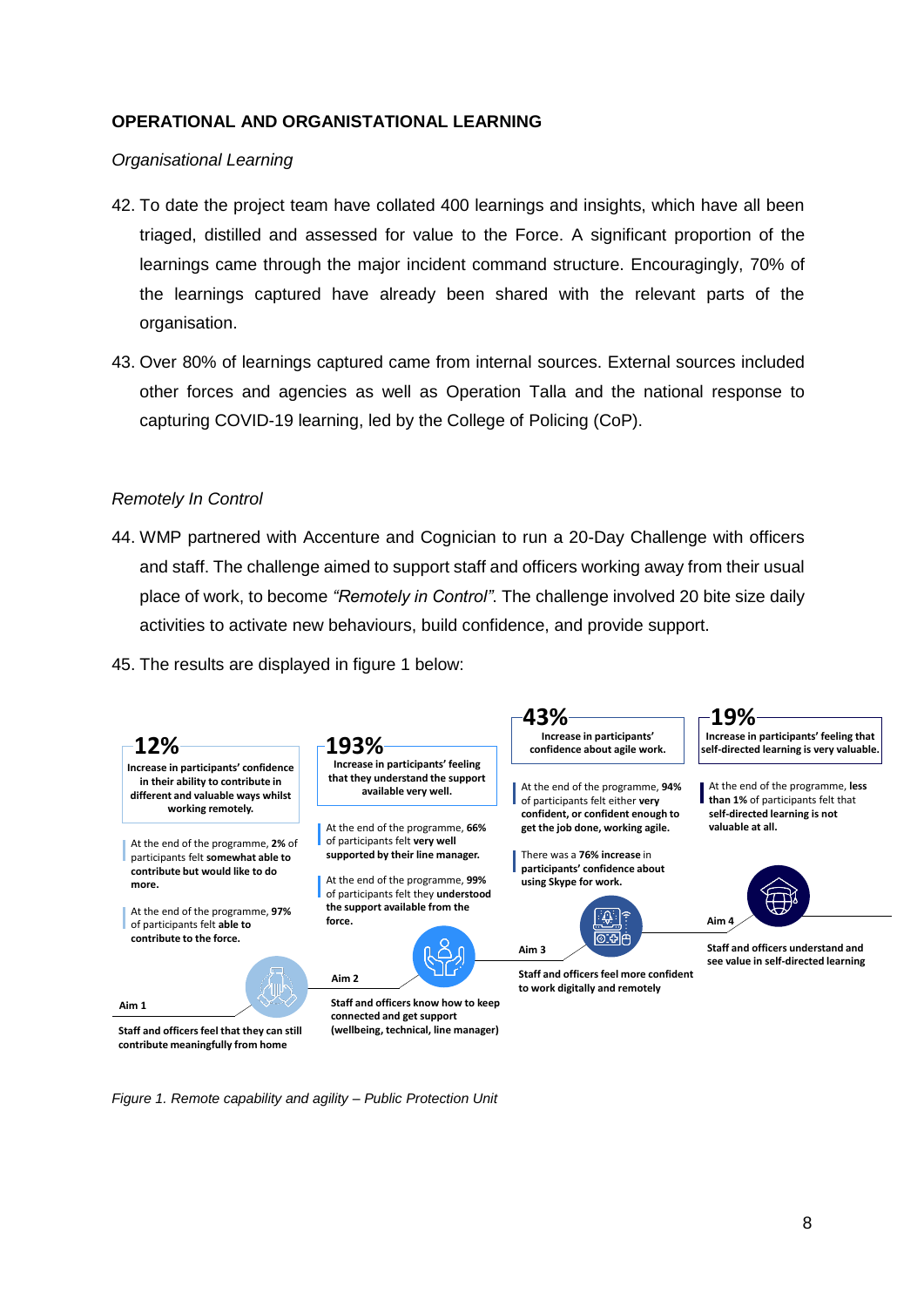- 46. Prior to COVID-19, Multi Agency Risk Assessment Conference (MARAC) meetings along with all other partnership meetings were held in police stations across the region where there would be physical attendance by all partners.
- 47. During the COVID-19 response these meetings were held virtually using video conferencing. Precautions were put in place to ensure a secure environment to share sensitive information as required.
- 48. The volume of MARAC referrals remained the same and using video conferencing has delivered time efficiencies for the Force and partner agencies.

### *Criminal Justice*

- 49. The criminal justice field has been impacted significantly during the COVID-19 response on a national scale.
- 50. A change project has now been established to implement any learning to improve services.
- 51. In preparation for resilience issues within the Custody area (due to potential self-isolation and other absence), a cadre of police staff from across the organisation volunteered to work within this area on a temporary basis.

Previously trained custody sergeants and staff were provided with top-up training, ready to be deployed should the need arise. At the time of writing, staffing levels have fallen below critical levels and the Force is managing the consequences to ensure an adequate custody provision is available.

## *Citizens and Community*

- *52.* A mental health triage system is in place across the Force area, which sees police partnering with local agencies to ensure mental health cases are dealt with appropriately and in a timely manner.
- 53. On the Western area (Wolverhampton, Dudley, Sandwell and Walsall) of the Force, the NHS withdrew their support and a decision was made to disband the triage team and repost the officers as mental health tactical advisors.
- 54. The new approach is working effectively with no known issues.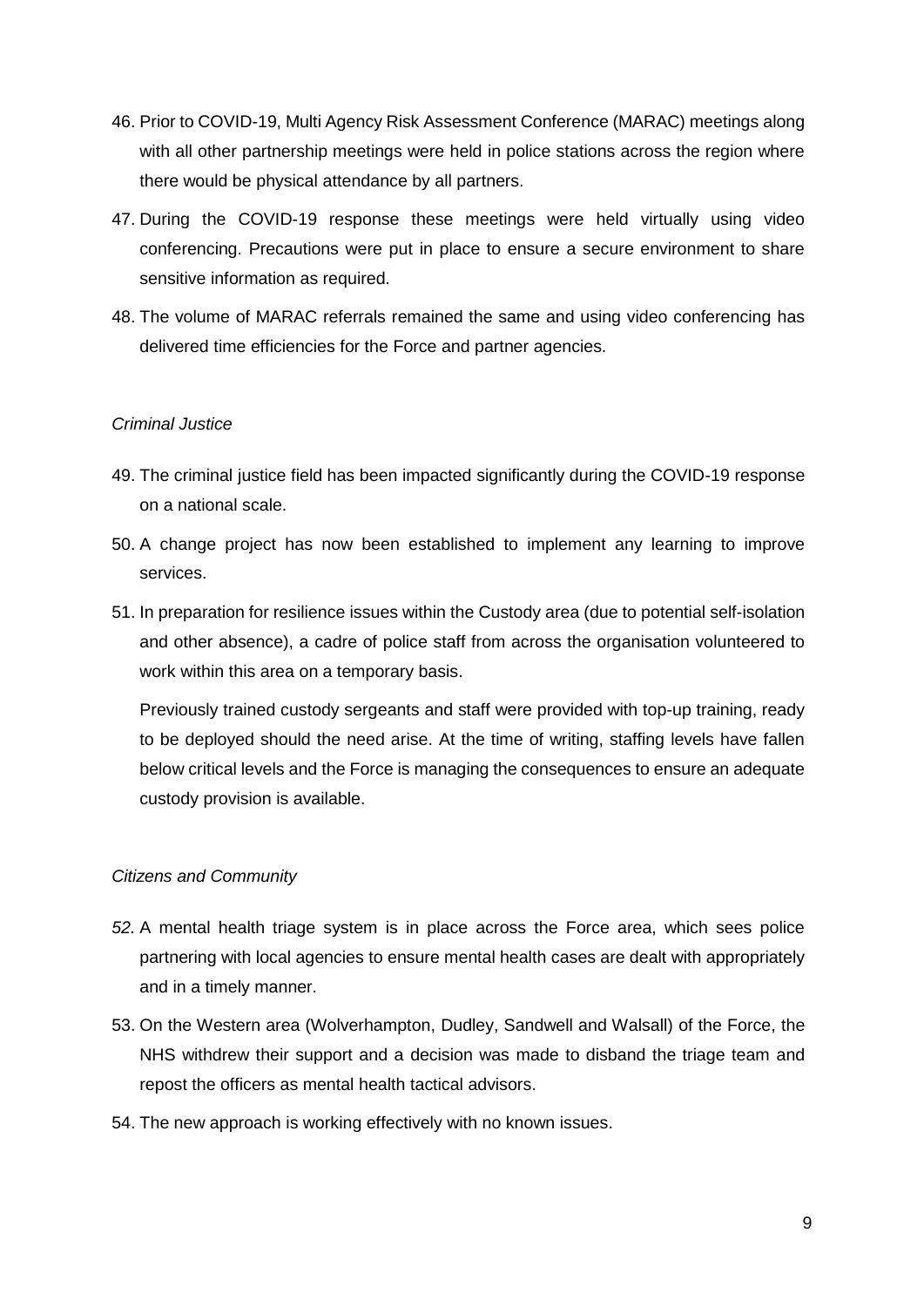55. A full review of mental health triage practice has been sponsored by the PCC, and is due to report in September 2020.

## *Organisational Learning and Change – Benefits*

56. As changes start to embed and the Force builds upon the new ways of working, work is progressing to define tangible benefits realised throughout this period.

### *Organisational Learning and Change – Next steps*

- 57. As the Force moves into recovery phase, insights and learning have lessened but continue to be gathered.
- 58. The project will continue to identify opportunities, improvements and changes to inform the continuous improvement agenda, as well as inform the organisations path to recovery.
- 59. The process employed to capture learning will also start to be integrated in the already established learning framework internally to ensure the organisation's ability to be a dynamic learning organisation.

### *Operational Learning*

- 60. Members of both the Resilience Silver Group and Tactical Silver Group have undergone two structured debrief sessions with accompanying individual questionnaires.
- 61. A debrief report has been produced and consulted on. This report identified ten key measures that should be implemented in readiness for a potential second peak or local lockdown incident:
	- Resilience to key roles to be built into the response
	- The same people should return to the key roles if possible and be able to drawn on for their expertise
	- Adhere strictly to Gold command structure
	- Use existing pertinent plans that have been identified as effective
	- Decision making to be recorded by a single means accessible to all commanders
	- Bronze commanders & project leaders to attend meetings to provide SME advice and assist Silver in making informed tactical decisions
	- Empower silver commanders to make decisions at the earliest opportunity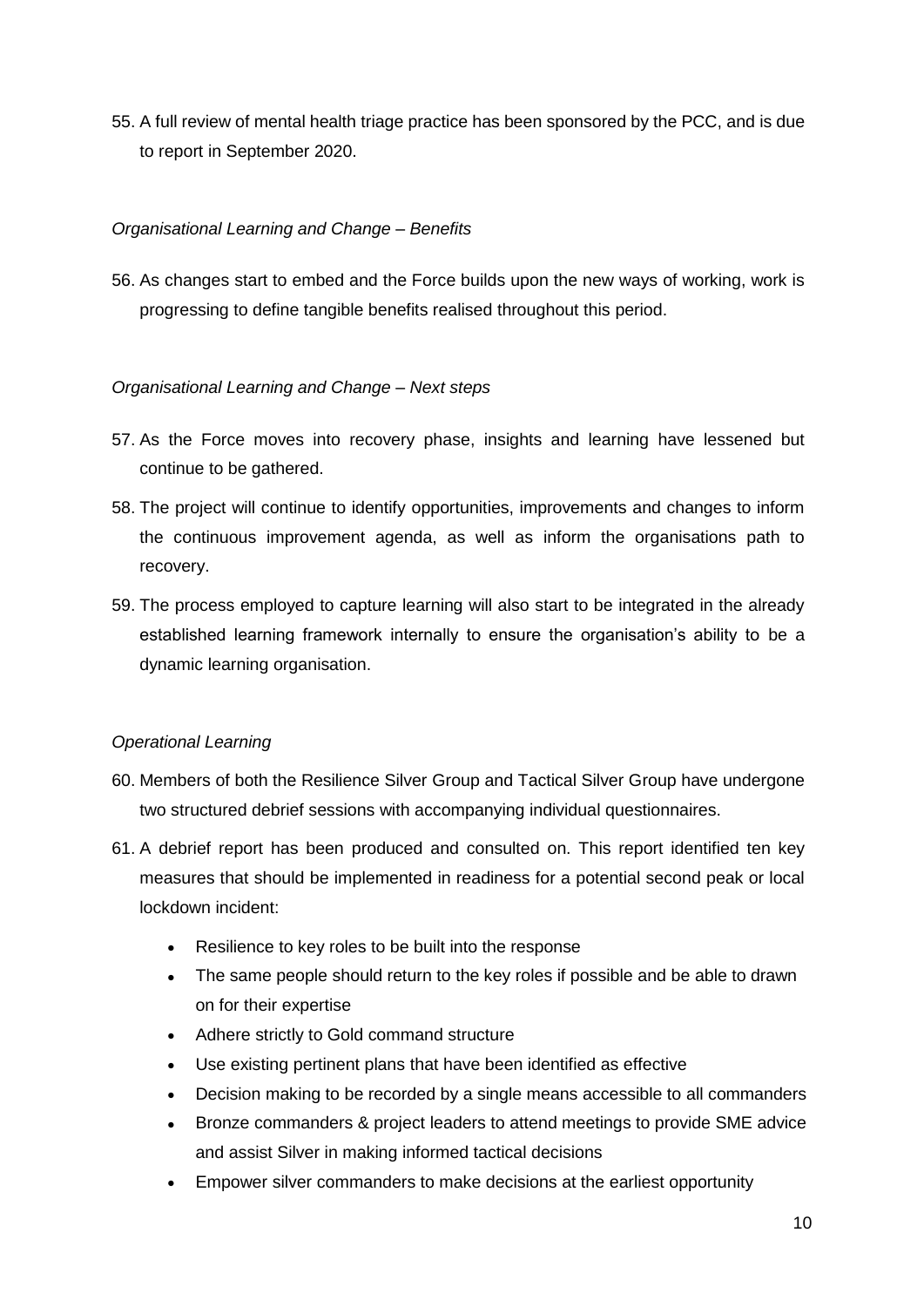- Provide clarity on roles & responsibilities
- Provision of Planning Support and Resourcing Cell should be considered early in the process
- Agree early Communications strategy
- 62. Ongoing activity for this recovery strand includes Business Continuity (BC) questionnaires that have been distributed to all heads of departments to understand their use of the plans during the outbreak; and any feedback or changes/reviews needed to carry out to improve the business continuity response to future disruption.
- 63. A report with recommendations is currently being written in readiness should a local outbreak and lockdown in the West Midlands area occur.
- 64. WMP are taking learning from the Leicester local lockdown via the Local Resilience Forum.

## **FINANCIAL ASSESSMENT**

*Impact of COVID-19 on the 2020-21 budget*

- 65. The finance department has identified and reported actual and planned costs associated with COVID-19 across the Force since March 2020.
- 66. Table 1 below shows expenditure on COVID-19 since March 2020 and was presented to the Force's Recovery Board in the week commencing 13 July 2020:

| Category                 | 2019-20  | 2020-21   | 2020-21          | Total       | <b>Comments</b>                        |
|--------------------------|----------|-----------|------------------|-------------|----------------------------------------|
|                          | actuals  | actuals   | est. for         | expenditure |                                        |
|                          | (E'000s) | (Apr-Jun) | <b>July 2020</b> | incl.       |                                        |
|                          |          | (E000's)  | (£000's)         | estimates   |                                        |
|                          |          |           |                  | (£000's)    |                                        |
| PPE equipment            | 939      | 1,083     | 27               | 2,049       | This PPE is net of orders via          |
|                          |          |           |                  |             | National Procurement. All PPE costs    |
|                          |          |           |                  |             | will be reclaimed from the Home        |
|                          |          |           |                  |             | Office                                 |
| <b>Officer and Staff</b> | $\Omega$ | 109       | 382              | 491         | Officers and staff moved from posts    |
| pay costs                |          |           |                  |             | including CWG planning, creation of    |
|                          |          |           |                  |             | MART team and work by Guardian         |
|                          |          |           |                  |             | team on COVID-19                       |
| Overtime                 | 65       | 239       | 77               | 381         | Actuals on custody, intelligence cell, |
| pressures                |          |           |                  |             | IT and D contingency, MART team,       |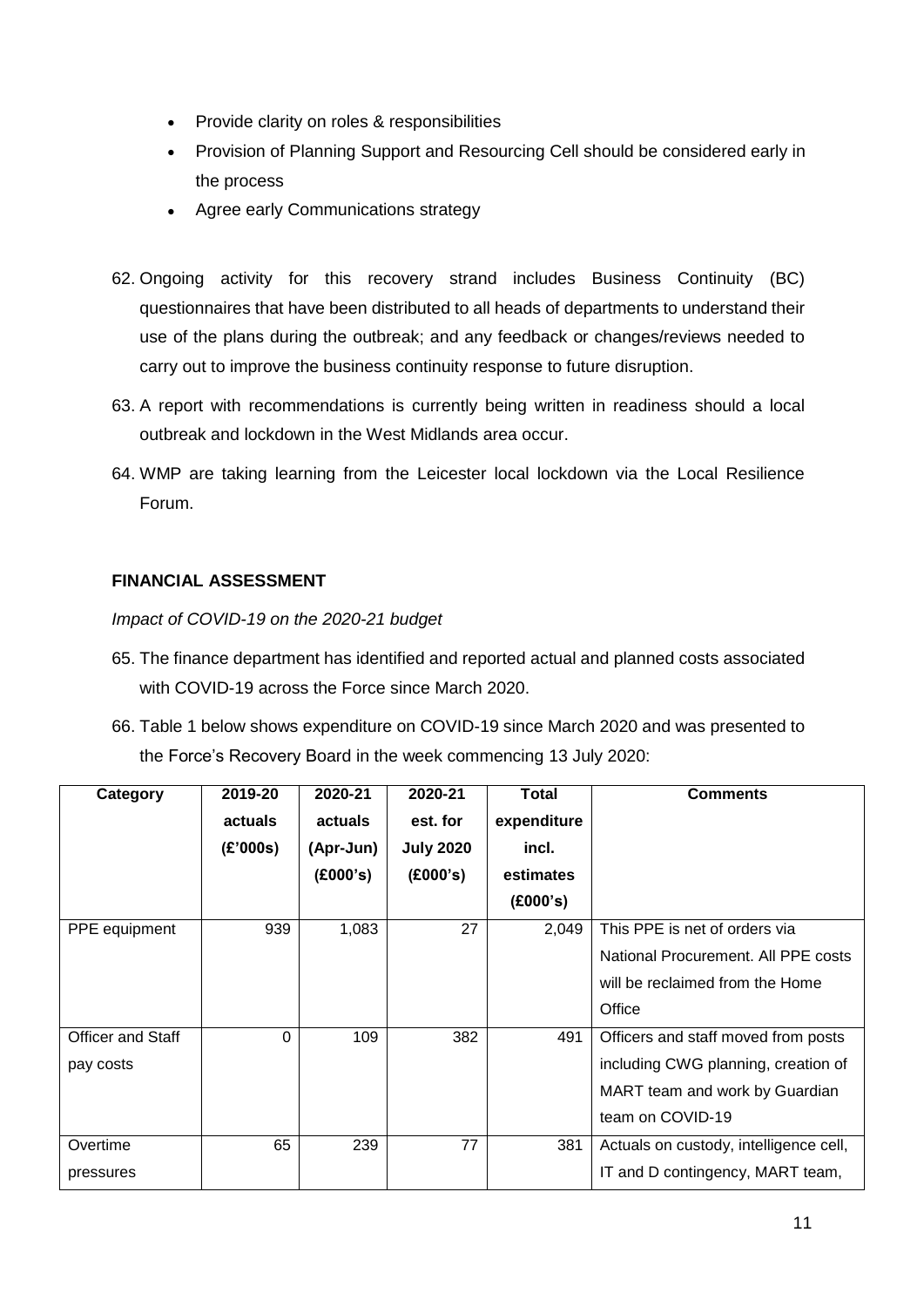|                       |       |       |          |       | NPU PHLs and planning teams.                  |
|-----------------------|-------|-------|----------|-------|-----------------------------------------------|
|                       |       |       |          |       | Future costs from support the                 |
|                       |       |       |          |       | reopening of the hospitality sector           |
|                       |       |       |          |       | due in July and August                        |
| Temporary staff       | 0     | 293   | 42       | 335   | 25 additional staff for Force Contact         |
|                       |       |       |          |       | from Redsnapper and Randstad.                 |
|                       |       |       |          |       | PPU extension of temp staff                   |
|                       |       |       |          |       | contract to 30 Dec to clear backlog           |
|                       |       |       |          |       | of DA cases                                   |
| Other non-pay         | 25    | 390   | 294      | 709   | Costs include decontamination,                |
|                       |       |       |          |       | clinical waste, screens for contact           |
|                       |       |       |          |       | staff, and                                    |
|                       |       |       |          |       | amendments/reinstatement of police            |
|                       |       |       |          |       | buildings to make them COVID-19               |
|                       |       |       |          |       | secure                                        |
| Loss of income        | 107   | 1,314 | 438      | 1,859 | Loss of income at Airport and other           |
|                       |       |       |          |       | force Operations, Police led                  |
|                       |       |       |          |       | prosecutions and traffic                      |
|                       |       |       |          |       | investigations, vehicle recovery and          |
|                       |       |       |          |       | DBS. Airport income to be reviewed            |
|                       |       |       |          |       | in July as some operations                    |
|                       |       |       |          |       | recommence                                    |
| Home working          | 533   | 179   | $\Omega$ | 712   | 3,650 machines purchased between              |
| (laptops and          |       |       |          |       | March and May of which approx. 420            |
| devices)              |       |       |          |       | were directly related to Force                |
|                       |       |       |          |       | COVID-19 response. Cost includes              |
|                       |       |       |          |       | mobile devices and SIM cards for              |
|                       |       |       |          |       | mobile data in laptops                        |
| <b>Budget savings</b> | 0     | (373) | (75)     | (448) | Savings in fuel (per BP fuel offer            |
|                       |       |       |          |       | which ended on 8 <sup>th</sup> July) business |
|                       |       |       |          |       | travel and accommodation                      |
| <b>Total</b>          | 1,669 | 3,234 | 1,185    | 6,088 |                                               |

Table 1. Force expenditure on COVID-19 since March 2020

- 67. The overall cost of COVID-19 to the Force was £4.90m at the end of June and is expected to reach £6.09m by 31 July 2020.
- 68. It should be noted that we have previously reported the costs of laptops and devices as £3.43m since the start of the pandemic, resulting to total costs of £8.5m.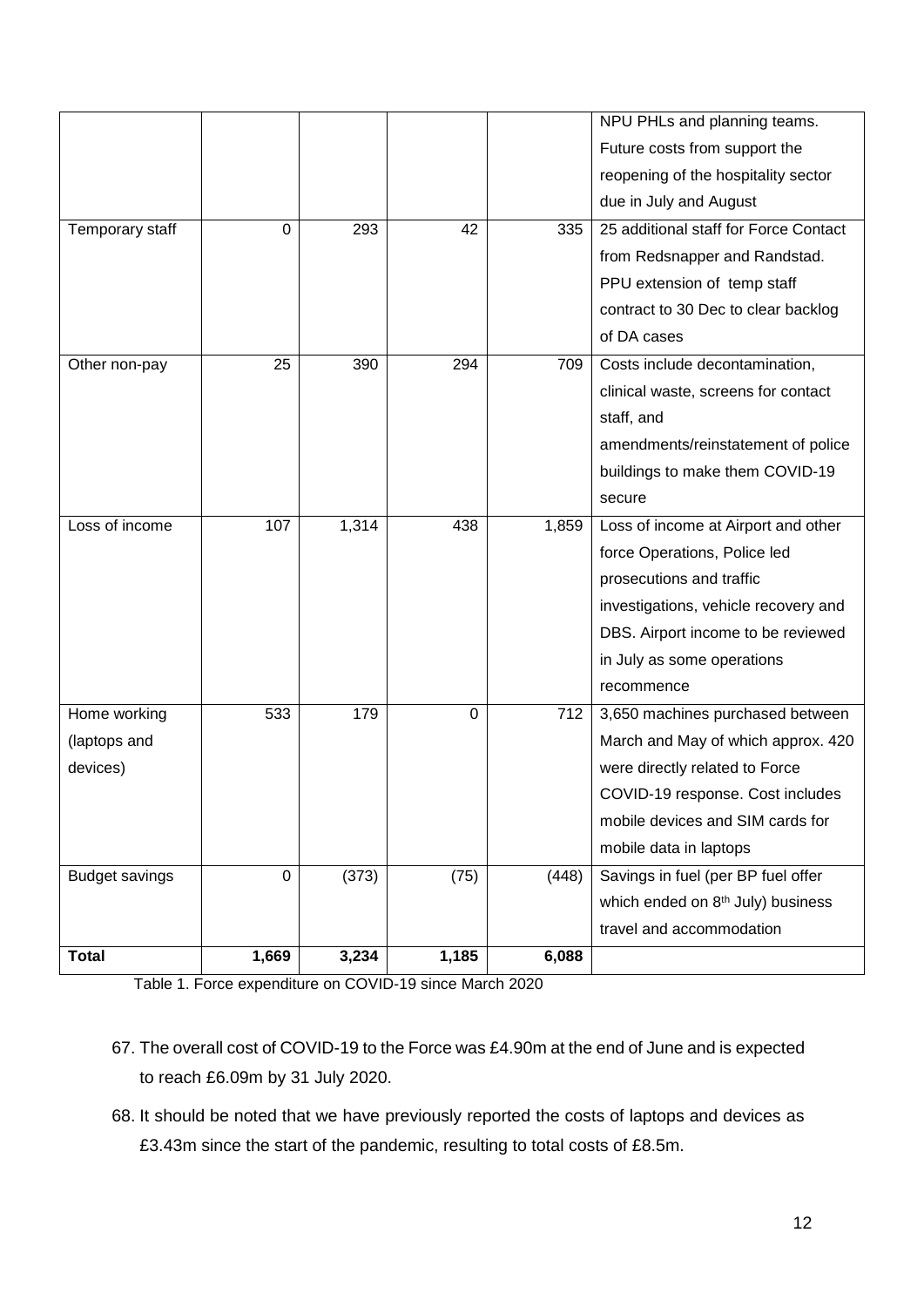- 69. Table 1 and this report recognises only the proportion of those devices that were purchased as a direct consequence of the force's response to COVID-19, rather than the overall purchase of machines – most of which were accelerated purchases of machines which, now that the force has entered a recovery phase, will be used as replacement machines for those which are at the end of their life. So, the net cost of laptops and devices purchased directly as a result of the Force response to COVID-19 is £0.712m.
- 70. Expenditure on PPE is now £2.05m. This is a reduction in spend since the last report due to some items being refunded where the order could not be completed by the supplier. After placing a national order for over £4m it is expected that this will provide for 98% of the force's PPE requirements. Further PPE expenditure will be required to satisfy requirements for officers to wear face covering in retail and restaurant premises. The Home Office have made part of the Police Uplift Programme grant from April to September 2020 available for COVID-19 related costs. In addition, the Home Office have recently confirmed that forces will be re-imbursed in full for all medical grade PPE purchased from March 2020, including the national order. This will significantly reduce the financial impact of COVID-19 on the Force.
- 71. The net cost of laptops, mobile devices and data supplied to colleagues as a result of the pandemic, purchased in addition to replacement machines is £0.71m.
- 72. In July 2020, Birmingham Airport resumed some flights and officers are returning to duties. We will be reviewing income for the airport over the summer period and expect to report a reduction in income loss in the next report.
- 73. Following BP's offer of free fuel for police vehicles during the pandemic the Force has saved £0.2m on fuel costs for police vehicles. Savings have also been noted in business travel and accommodation where savings of £0.25m have been identified from April to July 2020.
- 74. There is no provision for the above costs in the overall 2020/21 budget of the Force. It is pleasing to note that the government will provide additional funding to forces to cover the costs of medical grade PPE required in relation to COVID-19. However, it is not yet clear whether the government will provide additional funding to forces to cover all other costs associated with COVID-19. The Home Office continue to ask forces to collate and report their actual and estimated costs estimates of dealing with the crisis on a monthly basis.

### **NEXT STEPS**

The board is asked to consider this paper.